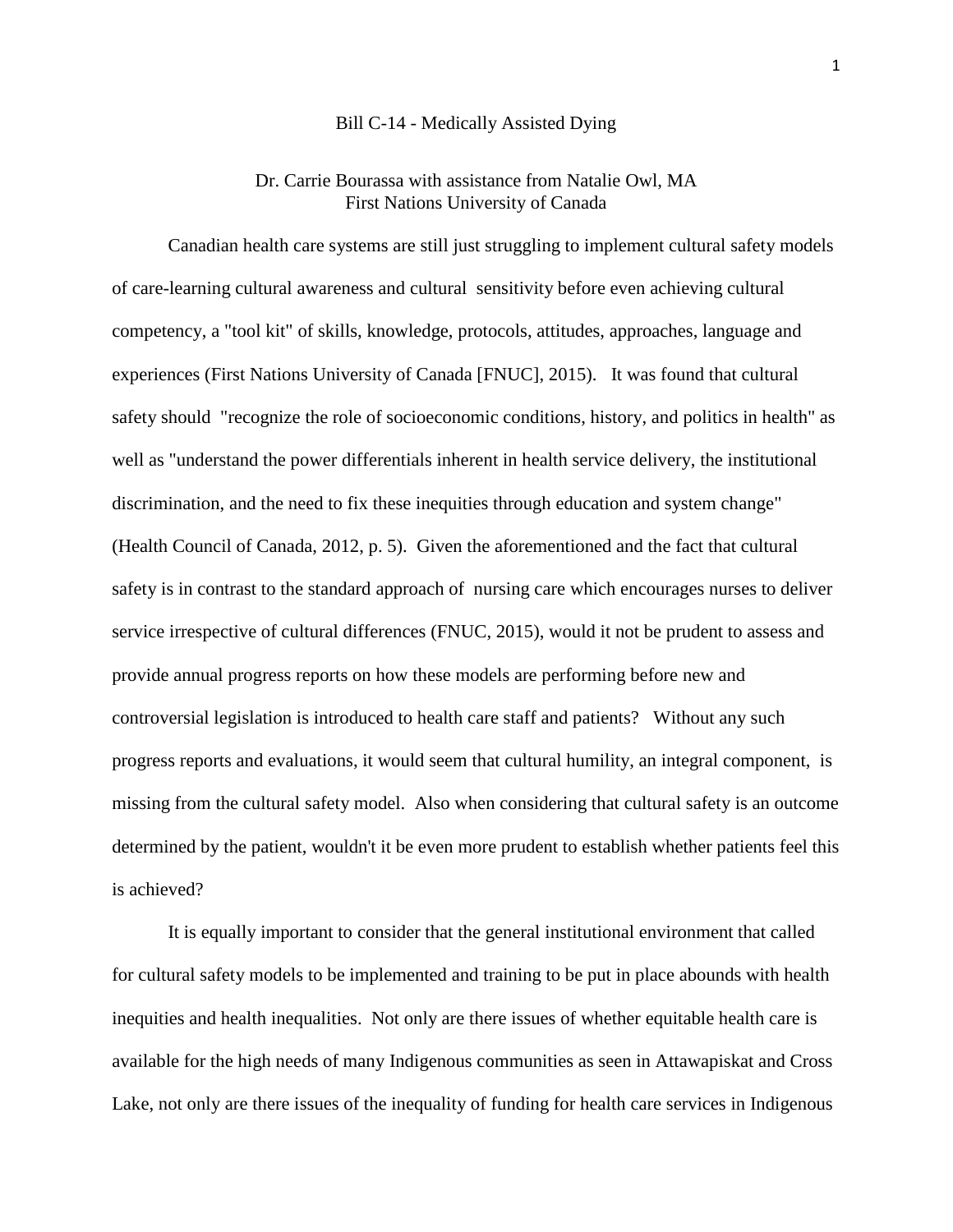communities as most recently shown in the 2016 Canada Human Rights Tribunal decision regarding the 38% shortfall in funding for the on-reserve child welfare system, there are issues about whether Indigenous people receive equal treatment in the health care system itself. The Health Council of Canada (2012) reported that Indigenous people do not feel safe from racism and stereotyping and that the health care system can be alienating and intimidating for the following reasons:

the higher value placed on Western educational credentials and a lack of respect for traditional Aboriginal approaches to healing; the power differential and different communication styles between provider and patient; the use of complicated medical terminology instead of conversational language; the rapid pace at which health care operates; and ∙the Western focus on disease rather than on the whole person and the life circumstances that may be affecting their overall health and subsequent treatment. (p.10)

The Office of the Auditor General (2015) found that "only 1 of the 45 nurses in its sample had completed all five of Health Canada's mandatory training courses that it selected for examination" (p. 2) and that Health Canada "acknowledges that its nurses sometimes work outside their legislated scope of practice in order to provide essential health services in remote First Nations communities" (p. 3) yet it was found that" Health Canada had not put in place supporting mechanisms that would authorize the nurses to perform activities outside their legislated scope of practice, such as medical directives to allow nurses to perform specific tasks under particular circumstances" (p. 3). These findings are significant in light of the fact that Health Canada supported nurses stations are usually the first point of contact for remote First Nations communities and yet this report clearly shows that basic standards are not being met. To now introduce new controversial legislation without first ensuring that standards are being met, how can individuals and communities reasonably be assured that culturally safe protocols are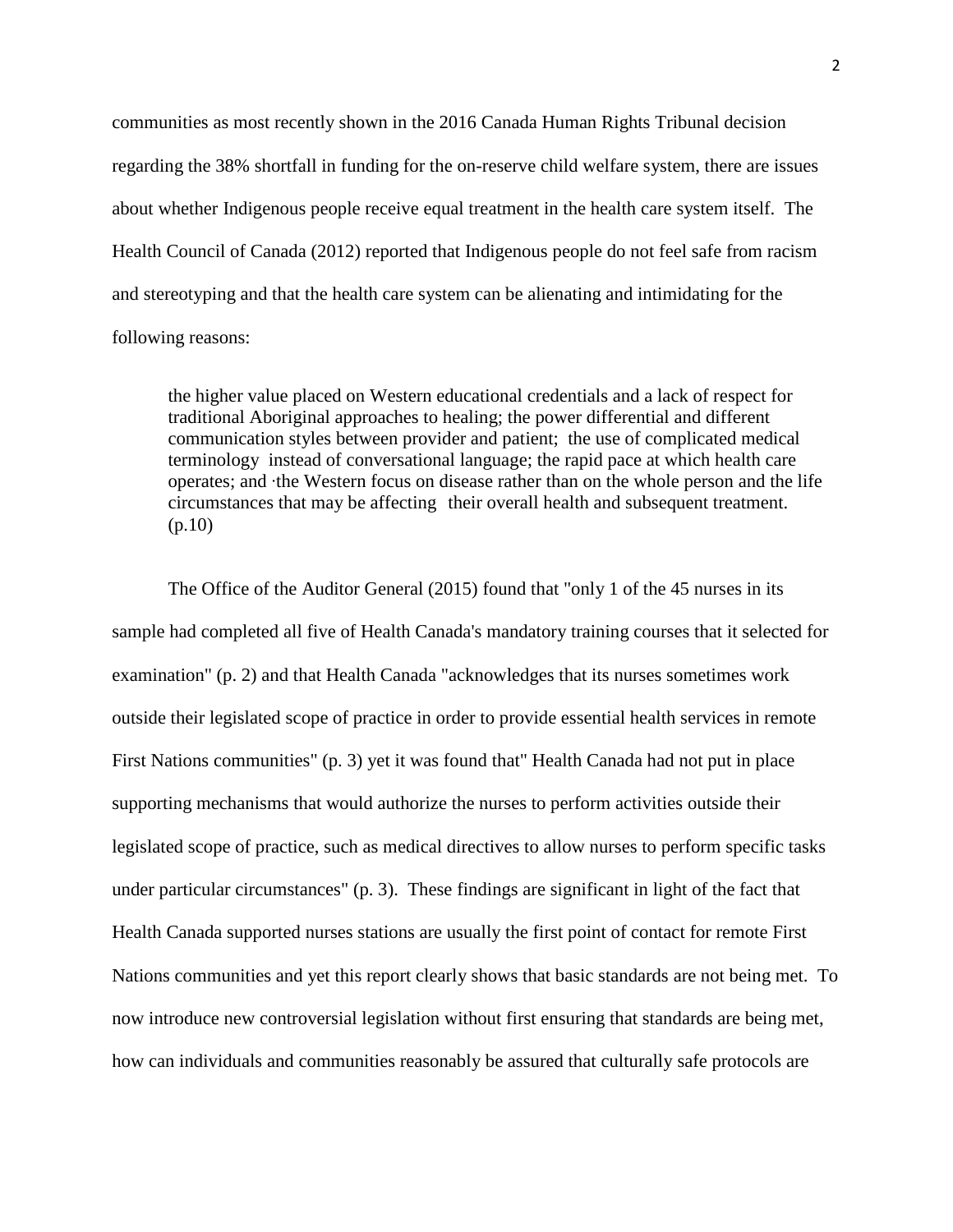being utilized in order to ensure informed consent is being obtained of the patient let alone that the family and community understands the process of medically assisted dying.

There are more specific concerns about the legislation. First, when two medical opinions are required of patient's condition and when jurisdictional issues of funding are still present, is this feasible in the north where access to care is limited as it is and who will cover the costs of transporting patients for the second opinion? Secondly, the legislation would also ensure that where the patient could not write or sign, someone could do so on their behalf. Who decides who can do this? Thirdly, who decides who the two independent witnesses to the informed consent are? Fourthly, will there be cultural advisors/cultural brokers/Aboriginal navigators provided in remote/rural locations? If so, who will provide the training for these individuals-will it be collaborative between the federal government and First Nations Elders/Traditionalists-and who will financially provide for the training?

There are clearly significant questions that need to be answered and current issues within the health care system as it pertains to Indigenous people that need to be addressed before controversial legislation can be adequately implemented.

## References:

An Act to amend the Criminal Code and to make related amendments to other Acts (medical assistance in dying), First Session, Forty-second Parliament, 64-65 Elizabeth II (2015- 2016). Retrieved from http://www.parl.gc.ca/HousePublications/Publication.aspx?Language=E&Mode=1&DocI d=8183660

- First Nations University of Canada. (2015). Cultural Safety. Retrieved from https://prezi.com/k535dsgj2ne0/culturalsafety/?utm\_campaign=share&utm\_medium=copy
- Health Council of Canada. (2012). Empathy, dignity, and respect- Creating cultural safety for Aboriginal people in urban health care. Retrieved from http://www.healthcouncilcanada.ca/rpt\_det.php?id=437